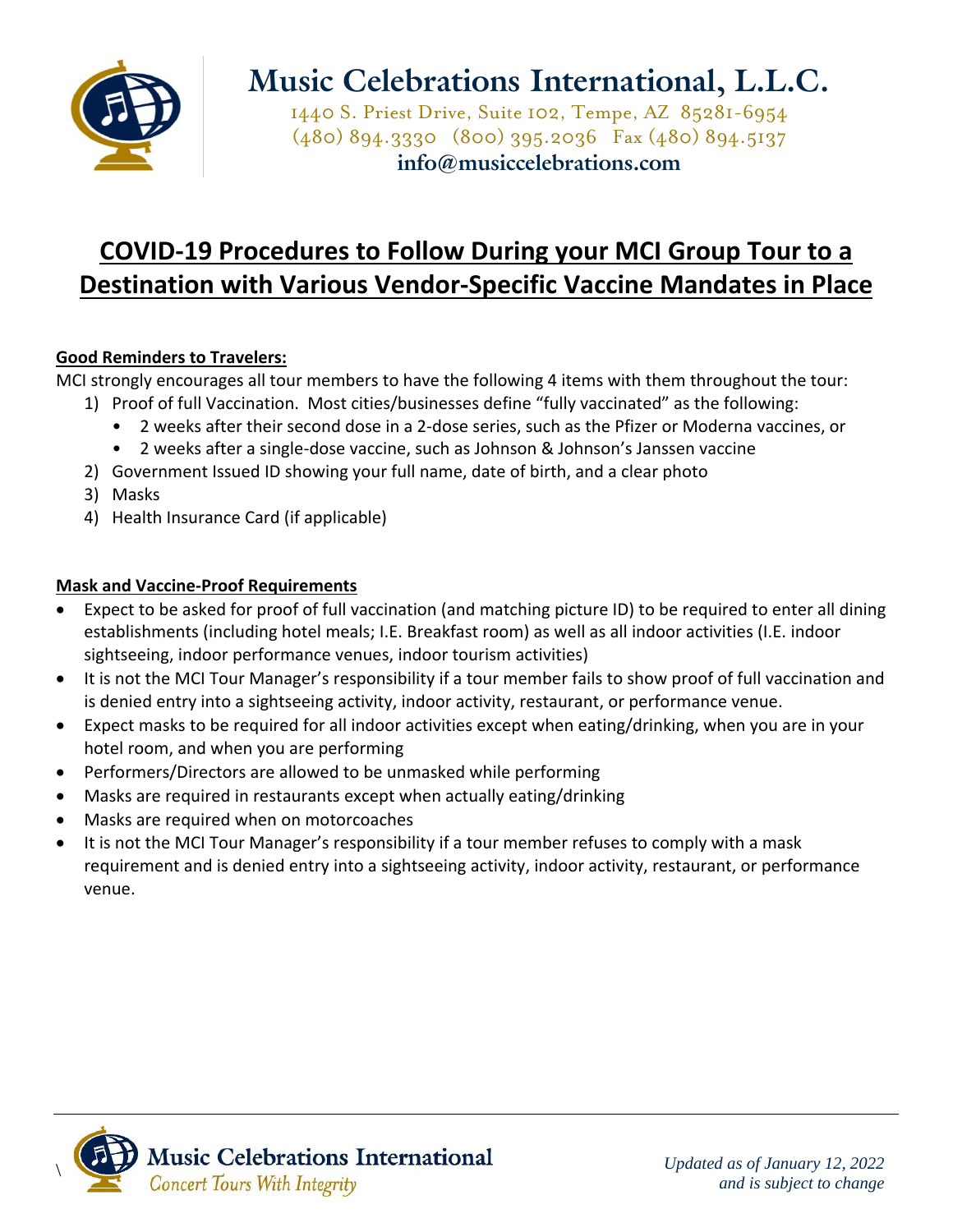

1440 S. Priest Drive, Suite 102, Tempe, AZ 85281-6954 (480) 894.3330 (800) 395.2036 Fax (480) 894.5137 **info@musiccelebrations.com**

### **COVID-19 "What If?" Scenarios**

**If someone is having a medical emergency while on tour, first direct them to call 9-1-1 and seek the appropriate medical care. Please see the very bottom of this document for a sample list of examples, but not a complete list, of the covid-19 emergency symptoms. This document should not been read as professional medical advice** 

### **If a tour member tests positive for COVID-19 & they purchased the upgraded premier travel insurance plan:**

1) The tour member needs to go to a local licensed physician/licensed healthcare provider (hospital, urgent care, medical provider, etc.) to get written documentation stating they must quarantine for a specific time frame. The local licensed physician/licensed healthcare provider (hospital, urgent care, medical provider, etc.) is the only authorized party able to provide a quarantine order and written documentation that details how long the quarantine is, what the quarantine mandates are, etc.

a. The covid-positive traveler(s) cannot file an insurance claim without this documentation.

- 2) If the local licensed physician/licensed healthcare provider orders the tour member(s) to quarantine in writing:
	- a. Alert MCI staff and the Tour Manager of the situation.
	- b. The tour member(s) will be under **strict** quarantine in their hotel room. This means they cannot participate in any tour activities, including but not limited to sightseeing, restaurants, and performances.
	- c. If they are sharing a hotel room with other tour members: this will be handled on a case-by-case basis, where the tour manager will work with the hotel staff and MCI staff to move the COVID positive tour member to an alternate room to quarantine.
- 3) The quarantined tour member(s) needs to keep track of all receipts and expenses incurred during their quarantine.
	- a. This may include: additional hotel lodging, meals, & required alternate transportation.
	- b. They will need to pay out of pocket for this at first; once their quarantine is over, they can file an insurance claim, for insurance reimbursement.
- 4) At the end of their ordered quarantine period, the tour member should make an appointment at a localk testing site to confirm they now test negative for COVID-19.
- 5) *Once the tour member is back home:*
	- a. *If they purchased the upgraded travel insurance:* 
		- i. *They can claim up to \$200 a day/up to \$2800 total of expenses associated with their quarantine.* To do so, they must file a claim under "Travel Delay" by going to <https://www.tripmate.com/main/claims/>
	- b. *If they did NOT purchase the upgraded travel insurance:* 
		- i. *Once the tour member is back home, they can only claim up to \$150 a day/up to \$600 total of expenses associated with their quarantine*. To do so, they must file a claim under "Travel Delay" by going to <https://www.tripmate.com/main/claims/>

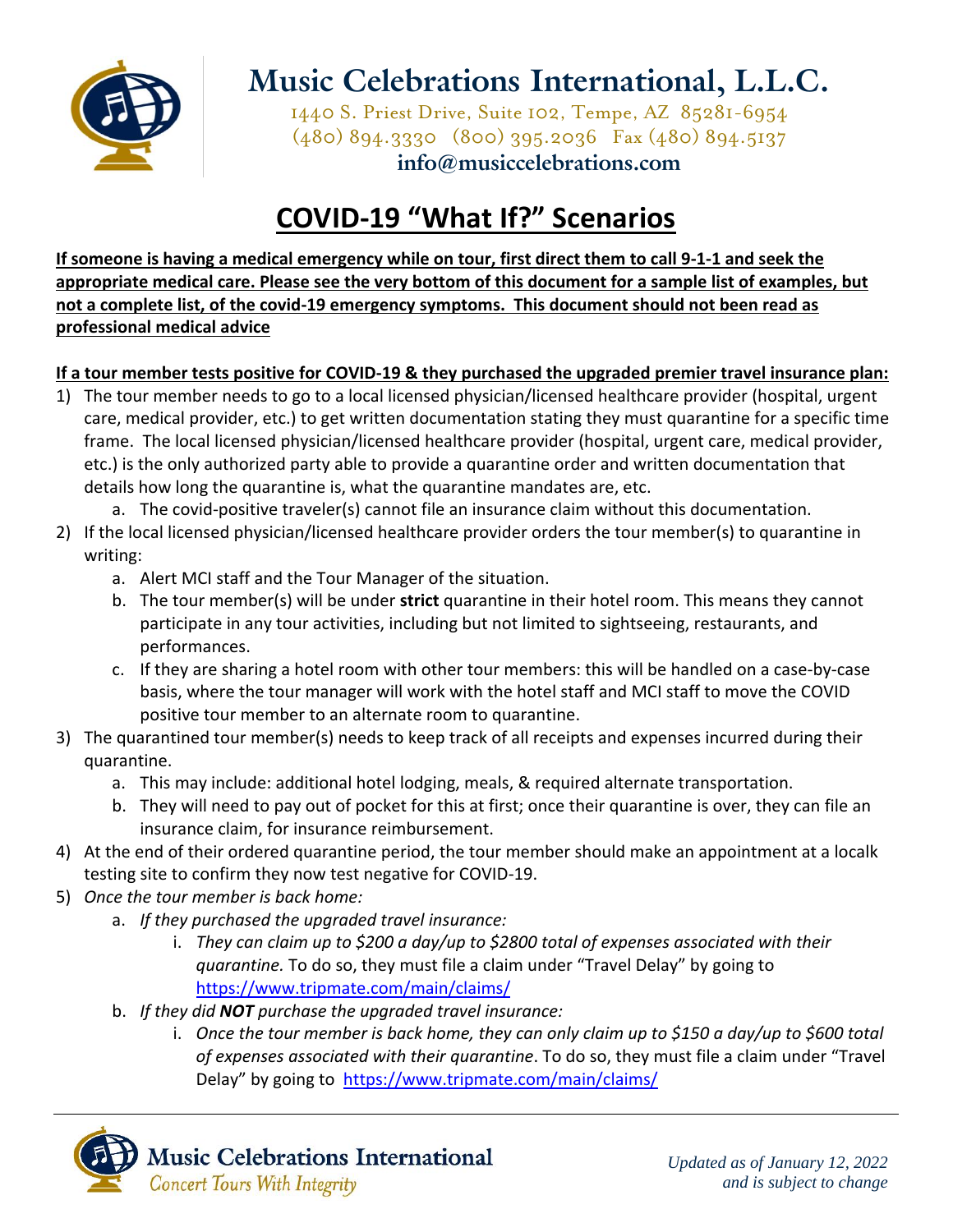

1440 S. Priest Drive, Suite 102, Tempe, AZ 85281-6954 (480) 894.3330 (800) 395.2036 Fax (480) 894.5137 **info@musiccelebrations.com**

#### **Multiple people in the same group test positive for COVID-19:**

- 1) Follow the same steps as if it was just one tour member, with one exception: if they are sharing a hotel room with other tour members: they have the option to reduce their upfront out of pocket costs by quarantining together.
- 2) Confirming alternative hotel room arrangements will be handled on a case-by-case basis, where the tour manager will work with the hotel staff and MCI staff to move the COVID positive tour members to alternate rooms to quarantine.
- 3) The tour members will be under **strict** quarantine in their hotel room. This means they cannot participate in any tour activities, including but not limited to sightseeing, restaurants, and performances.

#### **If a tour member purchased the upgraded travel insurance and has questions about coverage:**

- 1) They should contact TripMate by calling Trip Mate at 1-833-297-2255.
- 2) When contacting Trip Mate, the plan number to reference is #UF300M.

#### **If a tour member did NOT purchase the upgraded travel insurance and has questions about coverage:**

- 1) They should contact TripMate by calling Trip Mate at 1-833-297-2255.
- 2) When contacting Trip Mate, the plan number to reference is #UF374.

#### **If an adult Chaperone needs to stay behind and quarantine with a COVID positive traveler:**

- 1) In order for the chaperone to file an insurance claim, they will also need to obtain written documentation from a local licensed physician/licensed healthcare provider ordering them to quarantine. A chaperone is not automatically granted quarantine coverage, without a written mandate from the local licensed physician/licensed healthcare provider, stating that they need to quarantine.
- 2) If the local licensed physician/licensed healthcare provider does not grant this, then the chaperone must pay for their quarantine expenses out of pocket. Without a quarantine order from the local licensed physician/licensed healthcare provider, the chaperones quarantine is not covered by travel insurance.

#### **If a tour member is denied entry to a performance, restaurant, or sightseeing activity due to failure to provide proof of vaccination:**

- 1) The tour manager is not responsible for this.
- 2) It is the tour member's responsibility to get themselves back to the hotel at their own expense.
- 3) If it is a student, it is highly recommended that a chaperone accompany the student back to the hotel.

#### **A tour member asks about COVID-19 testing, but doesn't know where to sign up for testing:**

Direct them to a local healthcare provider, or other recognized site for testing (local urgent care, local hospital, CVS, Walgreens, etc.) Your local MCI Tour Manager can often provide advice as to where to secure local testing. If your MCI Tour Manager is not able to provide testing location recommendations, contact the front desk/concierge of your group hotel, as they can advise local testing opportunities. The local covid testing may have a cost to it, which is the responsibility of the traveler